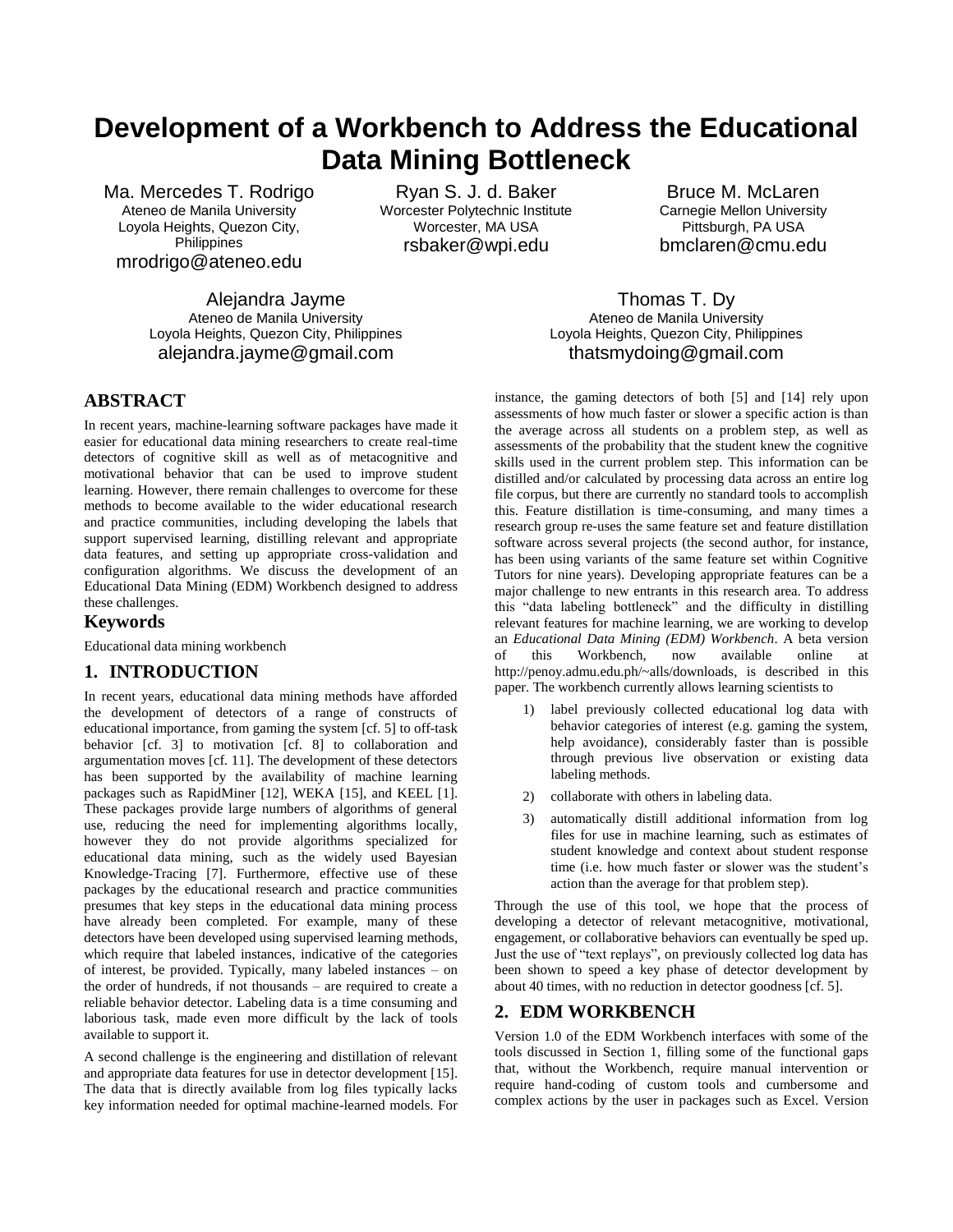1.0 of the Workbench has five functionalities: Log import, feature distillation, data sampling, data clipping and labeling, and data export. We discuss each of these functions in turn.

## **2.1 Log import**

The EDM Workbench allows users to import logs in DataShop text format [9] and CSV. The data is assumed to be stored in a flat file, organized in rows and columns. The first row of the import file is assumed to contain each column's name. Each succeeding row represents one logged transaction, usually between the student and tutor but possibly between two or more students as in the case of collaborative learning scenarios. If the user specifies that the imported data is in DataShop text format, the Workbench will check whether the table contains the columns it requires to distill 26 pre-defined features (discussed in 2.2). The successfullyimported logs may be saved in the Workbench's format for work files—a compressed file containing the data in CSV format plus metadata specific to the EDM Workbench.

The Workbench can also import nested folders of data, where each folder level represents a meaningful subset of the data. For example, if data from a section of students is collected several times over a school year, the researcher may have one folder for the school year, one subfolder for each section within the school year, one subfolder for a session within each section, and finally one file or folder for each student within a session. The Workbench allows users to label each level of subfolder, creating new columns for these labels, appending them to the data tables during importation process.

## **2.2 Feature distillation**

Assuming the necessary columns exist in the imported file, the Workbench can automatically distill 26 features from the data. The Workbench also has capacity for defining new features for future analyses. The 26 features distilled come from features used in past automated behavior detectors using DataShop data and related intelligent tutoring system data [cf. 2, 5, 13, 14]. The features include (but are not limited to) estimates of the student's knowledge of the current skill [7]; the time the student spent on the problem (both in absolute and relative terms); and the types, number and proportion of correct, wrong, or help actions for the current skill for the last n steps, for the skill, or for the student.

The current EDM Workbench uses 21 generic functions to compute the 26 automatically distilled features. Some functions correspond directly to a single feature while others are reusable, i.e. users can vary input parameters to compute for different features. Figure 1 is an excerpt of the EDM Workbench configuration file that specifies the features to be distilled and the functions used to distill them. It shows the specification of two features: timeSD and timelastnSD. These features have been used in several behavior detectors [2, 3].

The first example in the excerpt is the specification for the feature timeSD, which makes use of a generic function also named timeSD. < group col> refers to a sub-grouping criterion. In this case, the data is grouped by type of step, as specified in the Step Name column. The  $\langle$ range col> is the column that contains the duration values that will be used to compute timeSD. Finally,  $\langle \text{out} \rangle$  specifies the feature and output column name.

The second example in the excerpt is the specification for timelastnSD. It uses the function sumLastN.

 $\leq$  sort  $col$  refers to the column by which the data should be sorted before computing the feature. The two sets of <group\_col>s imply that data sub-grouping in this case is based on two criteria, the Anon Student Id and the Problem Name. The <range col> refers to the timeSD column, computed earlier. The  $\langle n \rangle$  refers to the number of steps to be used in the computation. As with the first example,  $\langle \text{out} \rangle$ specifies the feature and output column name.

**Figure 1. Excerpt from the EDM Workbench configuration file.**



At the moment, adding new features for distillation requires some programming: If the feature can be computed by using one of the 21 existing functions, the user can modify the EDM configuration file to define the new function and how it is derived. If a feature requires a new function, the user can add the new function to the EDM Workbench's source code, after which the new feature can be defined in the configuration file. It is our long-term objective to foster a user community that will eventually make new features available for others to use, similar to the open source software community, increasing the EDM Workbench's usefulness to the broader research community.

#### **2.3 Clip generation**

In different projects, text replays have been implemented in several different ways [5, 10, 13]. Two of the key ways that text replays have differed has been in terms of the information and grain-size of the data presented to the coder. For coding, data is subdivided into smaller units, termed *clips* — subsets of studenttutor transactions defined based on criteria for when they begin and end, and what information is included. For example, in various projects, clips have been defined as 20-second intervals [5], segments of 5 or 8 actions [10], and in terms of defined "begin" and "end" events in the learning software [13].

The EDM Workbench allows the user to define the set of features by which the data should be grouped, so that clips do not contain rows from different groups. For example, if the data should be grouped by student, a single clip will contain data from only one student and not multiple students. The workbench also specifies the clip size, either by time or by number of transactions. Delineation of clips by beginning and ending events is not yet possible, but is a feature planned for future implementation. The Workbench then generates the clips for analysis, according to a sampling scheme discussed in the next section.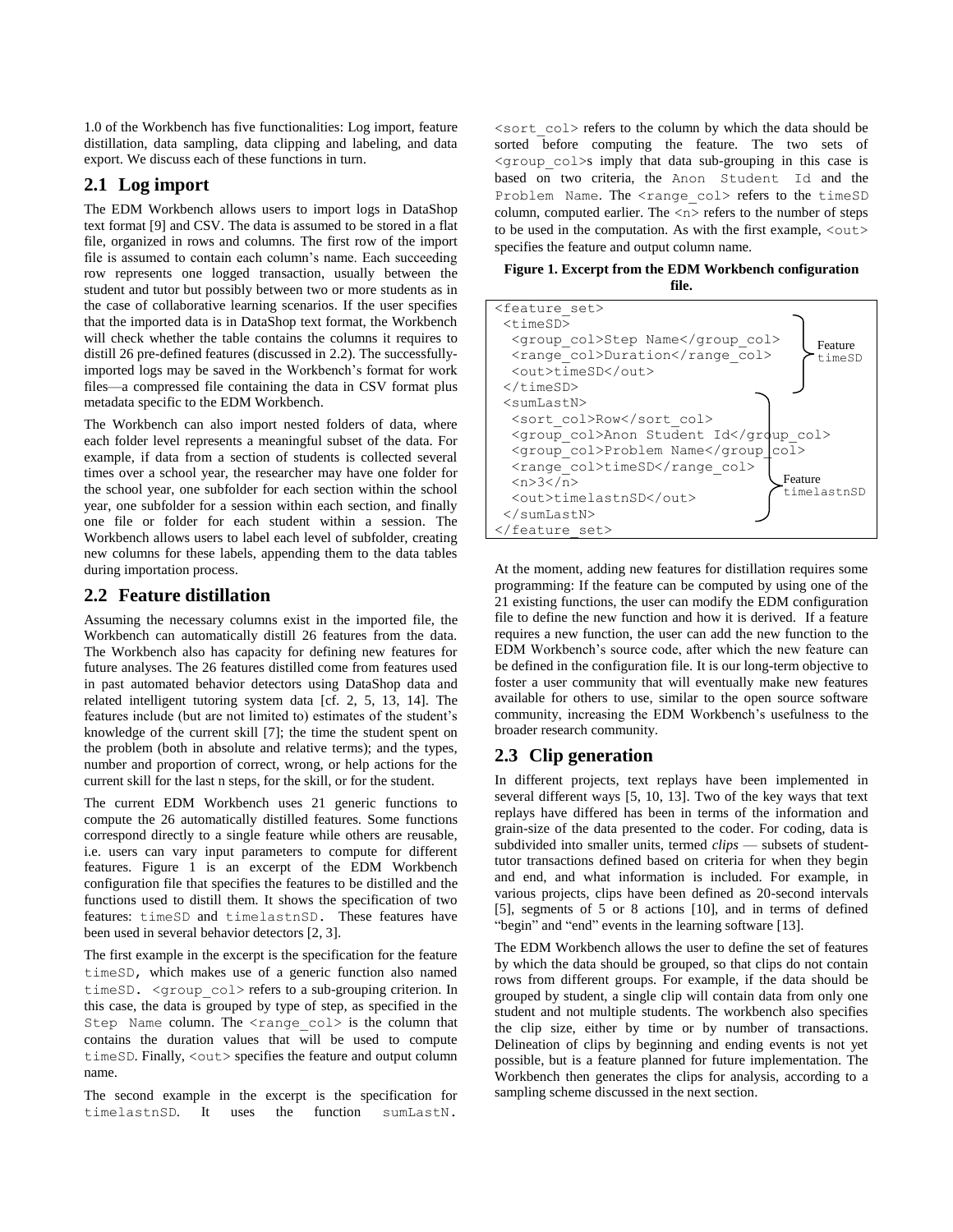### **2.4 Data sampling**

The data sampling feature of the Workbench allows the user to specify how clips are sampled from the data set. (It can also be used to sample at the action/transaction level). The user can specify the sample size, and whether the Workbench will randomly take the sample across the entire population or whether the workbench will stratify the sampling based on one or more variables.

Note that the Workbench allows the user to sample the data at any point of the process — after importing, after clipping, or after labeling – depending on the user's analytical goals.

#### **2.5 Labeling**

Once the sample has been taken, the user must then specify a subset of the clip columns that should be displayed in the text replay. It is possible that the user does not want all the clip columns displayed in the text replay. In the example shown in Figure 2, the user specified that only three columns will be displayed: COMPILE\_SUCCESSFUL, MSG\_MESSAGE and MSG\_LINE\_NUMBER. The user also specifies the labels that the observer or expert will use to characterize each clip. Figure 3 (bottom) shows that expert or observer will have three labels to choose from: Confused, Not Confused or Bad Clip – the coding scheme from [10]. The circumstances under which an expert or observer labels a clip as "bad" changes depending on the data set, but typically indicate cases that should not be coded. For example, in the case of [10], a clip was labeled "bad" if the transactions contained instructor-supplied programming examples rather than programs that the students had written themselves.



| Select column name:                                                                                                                                                                                                                                                                                                                                      | Note:Use [, ] to separate the label name |  |
|----------------------------------------------------------------------------------------------------------------------------------------------------------------------------------------------------------------------------------------------------------------------------------------------------------------------------------------------------------|------------------------------------------|--|
| <b>TPADDR</b><br><b>HOSTNAME</b><br><b>LOCATION ID</b><br>PROJECT ID<br><b>SESSION ID</b><br><b>PROJECT PATH</b><br>PACKAGE PATH<br><b>DELTA NAME</b><br>DELTA_SEQ_NUMBER<br>DELTA_START_TIME<br><b>DELTA END TIME</b><br><b>FILE PATH</b><br>FILE_NAME<br><b>FILE_CONTENTS</b><br><b>FILE ENCODING</b><br>COMPILE SUCCESSFUL<br>MSG_TYPE<br>MSG_MESSAGE | ▴<br>confused, not confused, bad<br>Ξ    |  |
| MSG LINE NUMBER                                                                                                                                                                                                                                                                                                                                          |                                          |  |

The Workbench then displays text replays of the clips together with the labeling options (Figure 3). A coder reads through the text replay and selects the label that best describes the clip. The labels are saved under a new column in the data set.

Because a coder may have to label tens of thousands of clips [cf. 5], the coder may save his or her work and can continue the labeling process in a later session.

## **2.6 Feature distillation and export**

Once data labeling is complete, the user can create clip-level data features to associate with the clips, facilitating later development of detectors. The user first selects the feature or column of interest. The user then specifies whether he/she would like the Workbench to compute for the minimum, maximum, average or

standard deviation of that feature [13]. The Workbench will add the new column and corresponding computed value results to the clip dataset

|  | Figure 3. Text replay and label options. |  |  |
|--|------------------------------------------|--|--|
|--|------------------------------------------|--|--|

| $\frac{4}{3}$ 7/65 |                  |                    |                                          | $\mathbf{x}$    |
|--------------------|------------------|--------------------|------------------------------------------|-----------------|
| id                 | <b>TIMESTAMP</b> | COMPILE SUCCESSFUL | MSG_MESSAGE                              | MSG LINE NUMBER |
|                    | 1278054058 0     |                    | cannot find symbol - variable gasLeft 25 |                 |
| 2                  | 1278054080 1     |                    |                                          | $-1$            |
| 3                  | 1278054143 1     |                    |                                          | $-1$            |
| 4                  | 1278054147 1     |                    |                                          | $-1$            |
| 5                  | 1278054150 1     |                    |                                          | -1              |
| 6                  | 1278054283 1     |                    |                                          | $-1$            |
| 7                  | 1278054305 1     |                    |                                          | $-1$            |
| 8                  | 1278054398 1     |                    |                                          | $-1$            |
| $\leftarrow$       |                  |                    | $\mathbf{m}$                             |                 |
|                    | confused         | not confused       | bad                                      | <b>Next</b>     |
|                    |                  | $\overline{a}$     | 3                                        | <b>ENTER</b>    |

Finally, once processing is complete, the Workbench allows the user to save the logs in CSV format, for re-importation into an appropriate data mining tool, such as RapidMiner or WEKA. The user is then able to use that tool to build a detector of the construct they labeled, using the features they distilled.

## **3. FUTURE WORK**

In this paper, we have presented the Educational Data Mining Workbench, a tool that researchers can use to facilitate the development of detectors of varying forms of student behavior. Version 1.0 of the Workbench supports two key steps of the detector development process that are relatively difficult and timeconsuming to do with existing tools: data labeling and feature distillation. By scaffolding users in conducting either or both of these steps, the tool may make it easier and quicker for a wider range of learning scientists and educational software developers to develop and use automated detectors of student behavior.

It is worth noting that the current version of the Workbench is still limited. Each of the limitations discussed here are scheduled for implementation in the coming months. (1) The automaticallydistilled features are hard-coded; future releases will make it easier to alter the feature list. (2) The process of amending XML to create new features will be made more user-friendly. (3) The coders cannot change the way in which the text replays are displayed; future releases will support configuration of different ways to pretty print the text replays, towards highlighting the most important information for the coder's specific current purpose. (4) Users can currently only sample data and assemble it into clips in a limited number of fashions; we intend to implement more sophisticated sampling and clip-creation strategies [cf. 13].

A final direction for future work is to add support for researchers creating and validating models appropriately. Within the educational data mining community, there has emerged considerable know-how about how to set up tools such as RapidMiner to afford appropriate validation. (For example, batching data in order to support k-fold student-level crossvalidation, and then using a BatchXValidation operator in RapidMiner to implement it). We plan to add support for automatically creating appropriately stratified batches to realize several common cross-validation strategies, and automatically export RapidMiner code that is set up to read in the correct data and use appropriate cross-validation to build a detector of the construct that was labeled.